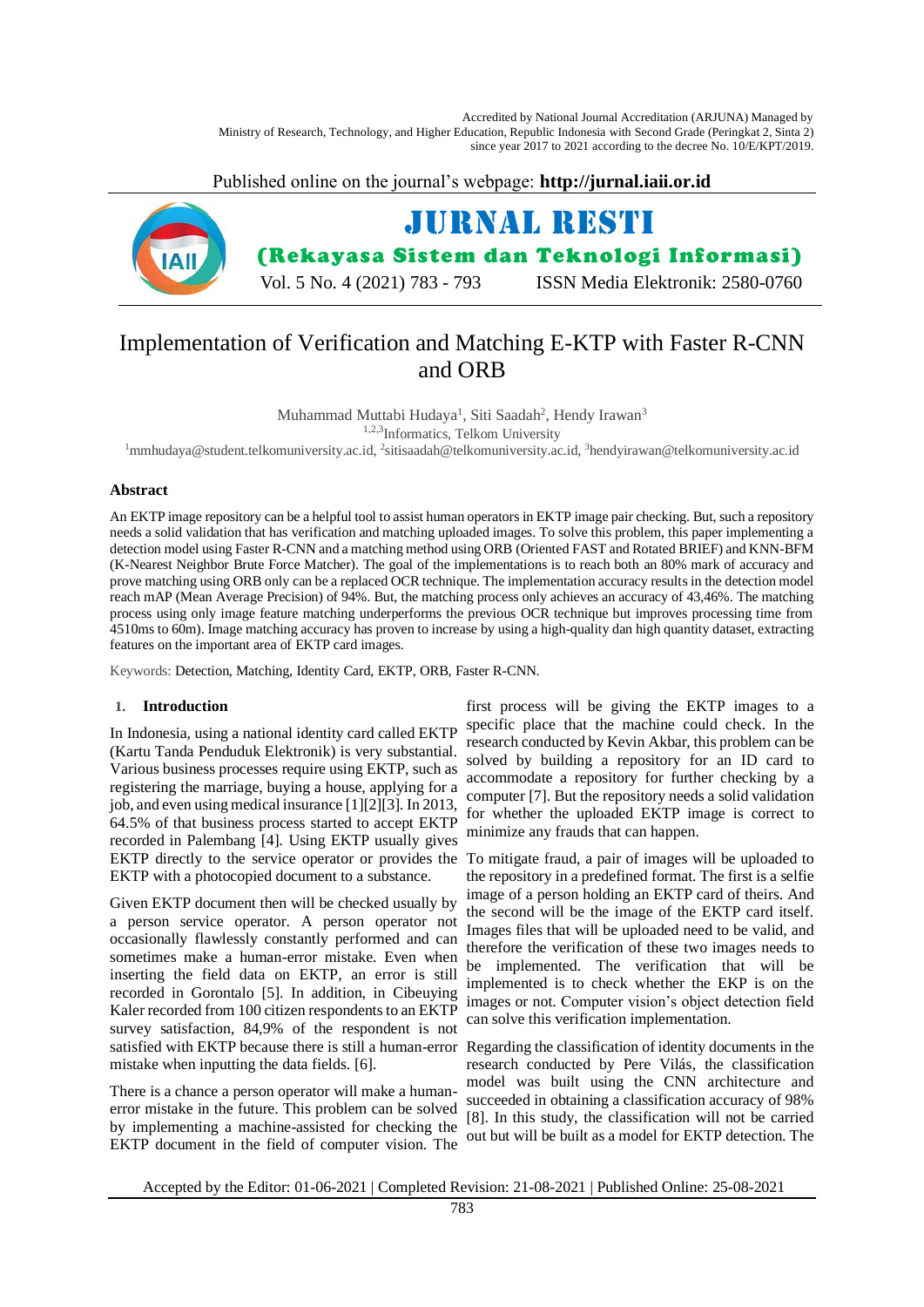detection method will also be built with the CNN be one of the fastest and accurate than its predecessor architecture, namely Faster R-CNN. Faster R-CNN has [\[9\].](#page-9-7) a faster speed than its predecessor R-CNN and Fast R-CNN, with the same mean average precision (mAP) of 66.9% for the 2007 VOC dataset [\[9\].](#page-9-7)

The validation of the images did not stop from detecting images segmented from the verification (detection) whether the EKTP is on the images. After that, we need process without using any OCR methods. The aim of the to check whether both EKTP cards are the same from study is to implement a verification model to detect both image pairs. We can use the Faster R-CNN model whether EKTP on image pair and implementing image to segment the EKTP from the image pair. We can solve matching from the segmented image that gotten from the the matching process by using OCR (Optical Character Faster R-CNN EKTP detection model using ORB and Recognition). In research conducted by Firhan Maulana, KNN-BFM and to observe does feature matching extracting the data fields inside the EKTP card reached method without OCR is sufficient to carry out the an F-Score of 0.78 with the timely processing of 4510 matching task is one of the goals of the novelty of this milliseconds per ID card [\[10\].](#page-10-0) Furthermore, Pratama et study. The implementation result will need to be al [\[11\],](#page-10-1) improving the OCR technique with CNN and evaluated through its accuracy to determine whether the increased the average F-Score of 0.84. However, various model and match process is achieving an accepted images with good and bad quality become a challenge accuracy value above 80% to be implemented in a realfor the OCR engine in EKTP card data world environment. extractio[n\[10\]](#page-10-0)[\[11\].](#page-10-1) In research conducted by Tom Yeh and Boritz Katz, combining OCR and merging image features in the study case of finding image documents Due to the unfortunate timing of the study that happened has boosted its retrieval precision [\[12\].](#page-10-2) The study case on the global pandemic (COVID-19), the dataset of the in Tom Yeh and Boritz Katz's research has the level of EKTP image pair will be collected in an uncontrollable complexity higher than ours, but the method of using environment. In this study, the image dataset is collected only image matching on extracted image features looks through various camera-phone that resulted from a wide promising in the case of EKTP matching process range of various image resolutions. The image will be implementation. But it is still unclear which image submitted through an online form that the writer feature extraction algorithms are the best in our study prepared, and the respondent will upload the pair of case.

Besides, the research conducted from [\[13\]](#page-10-3) and [\[14\]](#page-10-4)[\[13\]](#page-10-3) The hardware used to complete the implementation compares the different methods of image feature process, such as model training and image processing, extraction such as SIFT, ORB, BRIEF, and SURF. ORB will be Nvidia RTX 2070 GPU, 16GB DDR4 RAM, and has proven to be the most efficient matching method Intel i5-8400 CPU. after the features were extracted and overall extracting much more features from the images. Furthermore, in **2. Research Method** this study, the matching process will be implemented using the ORB algorithm for extracting image keypoints and image features. And the matching process will be completed by matching the K-Nearest Neighbor Brute Force Matching (KNN-BFM) methods [\[15\]](#page-10-5) by finding the closest distance in 2 images keypoints.

Based on previous studies, thus, in this research, the matching the features using KNN-BFM shown i[n Figure](#page-2-0)  implementation of verifying and matching will be [3.](#page-2-0) The result of implementation will be evaluated based carried out by Faster R-CNN, ORB, and KNN-BFM [\[9\]-](#page-9-7) [\[15\].](#page-10-5) The validation will be consisted of verifying and matching EKTP on the image pair. Verifying validation by EKTP detection and image matching process will be Indonesia citizen identity card or E-KTP is compulsory repository validation for future uploaded images. The to have for citizens above 17 years old. E-KTP consists detection process in this research will carry out of specific fields that determine the information of the verification of EKTP. The detection process can be owner of the card, such as citizen number, name, address implemented using a model from the Faster-RCNN gender, owner photo, handwritten owner signature, etc. method for object detection from EKTP image pair data. The shape of E-KTP shown in [Figure 2](#page-2-1) is a rectangular In comparison, the Faster R-CNN method has proven to card with the owner's confidential identity document.

ORB and KNN-BFM will carry out the EKTP image matching process. The method chosen, proven to be quite promising for implementing matching EKTP

# **Research Limitation**

images through the form.

These study purposes are to successfully implementing detection and matching to helping verification the image pair uploaded. Faster R-CNN will complete implementation of the verification model. The model will help the matching process by segmenting the EKTP image for further feature extraction using ORB and on the total feature matched in the data image pair.

# 2.1. E-KTP data collection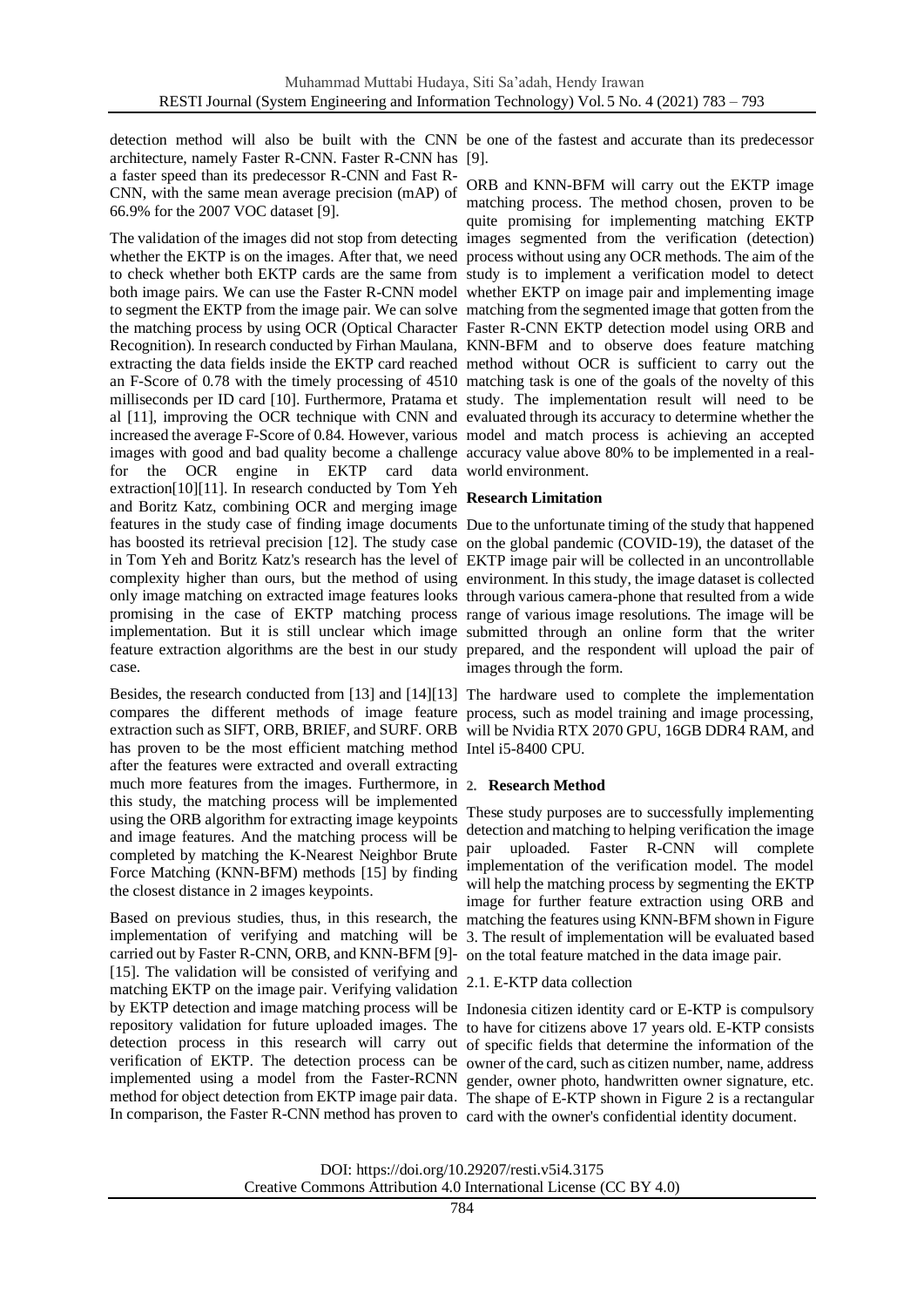Research on an identity document problem will have 2.2. Building the datasets issues on how the researcher will get the data. Identity documents contain sensitive personal information, which will challenge the researcher to collect data from an uncontrollable environment, as in the research by Arlazarov mentioned [\[16\].](#page-10-6) The research conducted by Arlazarov was collecting a dataset consist of labeled video and images (such as text segmentation, optical character recognition, forensics, etc.) [\[16\].](#page-10-6). Video data on this study will be more impactful on training the model, but collecting it face to face will be difficult. Hence, the data will be only collected as images from an online form and label manually.



Figure 1. Flowchart of the research process

<span id="page-2-1"></span>

Figure 2. E-KTP

The dataset was collected through an online form and asked the respondent to upload a pair of images as shown in [Figure 2](#page-2-1) and [Figure 3.](#page-2-0) In [Figure 3,](#page-2-0) the respondent must hold the identity document card and show their faces (selfies). And in [Figure 2,](#page-2-1) the respondent needs to upload the image of the identity document card that they were holding on the previous selfie image.



Figure 3. Selfie image with identity document card

<span id="page-2-0"></span>The dataset consisted of a total of 125 pairs of images. After the process, the data is labeled using COCO format and drawn in the image's bounding box. After that, remove the EXIF on the image first to ensure the metadata does not rotate.

The data will be augmented to increase the dataset count before the dataset goes into the dataset library for training machine learning models. In general, the machine learning process is directly proportional to many existing datasets, which means that the more datasets, the "better" the machine learning model will be [\[17\].](#page-10-7) However, collecting countless identity document card images in the real world is not easy, so data augmentation is needed to help improve the dataset to support the learning process.

Data augmentation can be a way out of performance and overfitting problems in a machine learning model. Many data augmentation techniques can be applied to a dataset, such as flip, rotation, crop, scale, or whitening [\[18\].](#page-10-8)

This process is proven to be good enough to improve performance in cases on various datasets [\[16\].](#page-10-9) There is a selfie image holding an identity card in this study, where there is a possibility of differences in holding an identity card. Therefore, it is necessary to augment data with perspective transformation techniques [\[19\].](#page-10-10) This technique will perform an image transformation, as shown in [Figure 4.](#page-3-0)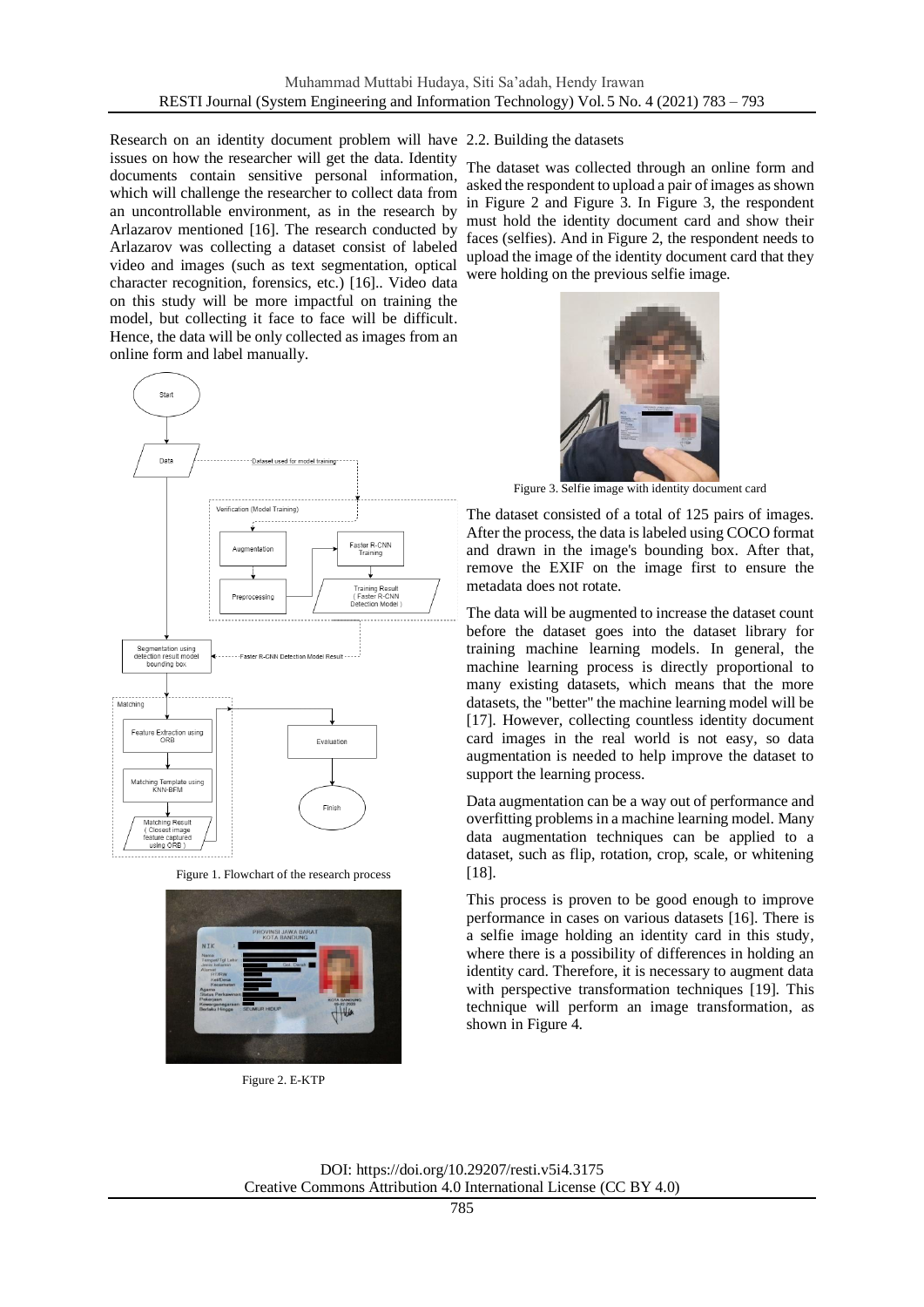

Figure 4. An illustration for perspective transformation

### <span id="page-3-0"></span>2.3. Faster R-CNN Detection

Faster R-CNN is a development of Fast R-CNN; the main difference with Fast R-CNN is that Fast R-CNN uses selective search to make area proposals while Faster R-CNN uses Region Proposal Network (RPN). RPN is used for making regional and network proposals that generate area proposals to handle objects detection later. This results in a shorter time for regional proposals in the Regional Proposal Network than selective tracing. The Region Proposal Network works by sorting the area boxes (anchors) and doing which ones are likely to be covered by the object. The Faster R-CNN consists of 2 modules; the first is a deep convolutional network used In the FAST technique, the following formula [\(1\)](#page-3-1) is used to make regional proposals or what is commonly called to help find the corner points in the image. the Region Proposal Network, and the second is Fast R-CNN. Still, it only functions as a detector [\[9\].](#page-9-7)



Figure 5. An illustration of Faster R-CNN Architecture

Machine learning model accuracy is directly proportional by the quantity of the dataset. In this study, we will only be using a 125 pair image dataset trained by the Faster-RCNN method. The Faster R-CNN method proves to be good for training on a small dataset [\[20\].](#page-10-11) The machine learning model will be trained using phyton programing language and detectron2 framework in the identity document card detection process. Detectron2 [\[20\]](#page-10-11) is a module from Facebook with the weight of pre-trained Faster R-CNN architecture with the same base model as the original paper proposed [\[9\].](#page-9-7)

In this study, the model will be build using a pre-trained model from ResNet-50 C4 Architecture.

2.4. Oriented Fast and Rotated BRIEF (ORB) Feature Extraction

ORB [\[22\]](#page-10-12) is a method that is a development of the previous method, namely FAST and BRIEF, so that it has advantages in detection speed and resistance to rotation and noise [\[23\].](#page-10-13) The FAST technique is used at an early stage to determine the Keypoint. FAST does not calculate the orientation and rotation of the variants but calculates the intensity of the centroid patch. In ORB, matrix rotation is calculated using the orientation of the patch, and then the BRIEF descriptor guides an orientation.

Suppose the keypoint is called *Kp*. *Kp* points are used in the FAST technique to get other *Kp* points. In the initial stage, to determine the points of *Kp*, the FAST technique was used. However, FAST cannot determine the orientation and rotation of the *Kp*. FAST only calculates the centroid intensity value of the patch. The direction of the vector at the vertex towards the centroid will give the orientation of the point *Kp*. Moments are calculated to increase the rotation invariance.

<span id="page-3-1"></span>
$$
C = \left(\frac{m_{10}}{m_{00}}, \frac{m_{01}}{m_{00}}\right) \tag{1}
$$

Then the moment value is calculated by the following formula [\(2\)](#page-3-2). And therefore, this formula [\(2\)](#page-3-2) ensures that the moment value calculates the x and y values with a different radius from the center point to the corner point found on  $(1)$ .

<span id="page-3-2"></span>
$$
m_{pq} = \sum x^p y^q I(x, y)
$$
 (2)

To rotate the main axis at various angles, the technique that will be used is BRIEF. In the BRIEF technique, the final feature result is a vector of 256, which can be computed with various intensity tests. Each descriptor is obtained from making binary comparisons of 2 randomly selected pixel points. This process can be calculated using the following formula (3)

$$
T(p; x, y) := \begin{cases} 1 : p(x) < p(y) \\ 0 : p(x) \ge p(y) \end{cases}
$$
 (3)

Where  $p(x)$  and  $p(y)$  on  $(3)$  are the intensity at a point pixel x. With different pairs of x and y points, the descriptor, in BRIEF, will be made as a text string of n bits as follows on the following formula [\(4\)](#page-3-4)

<span id="page-3-4"></span><span id="page-3-3"></span>
$$
f_n(p) = \sum_{1 \leq i \leq n} 2^{i-1} \, T(p; x_i, y_i) \tag{4}
$$

DOI: https://doi.org/10.29207/resti.v5i4.3175

Creative Commons Attribution 4.0 International License (CC BY 4.0)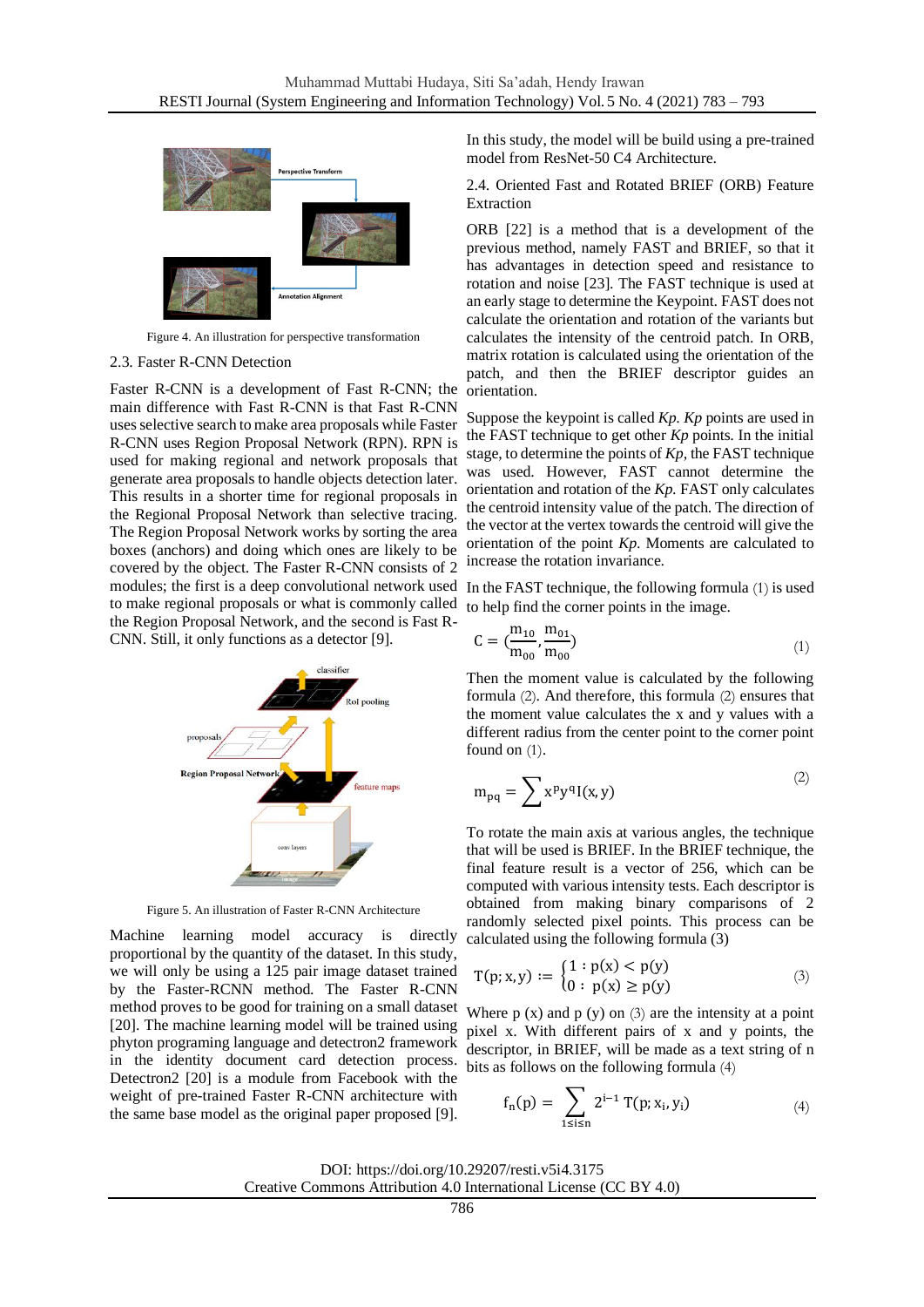This ORB technique is used as feature extraction from Average Precision calculates the maximum precision the segmented image to match the identity document value for each recall value on the N available data in the card image input. ORB technique is proven to have good formula 5. performance in various test case[s \[13\],](#page-10-3) which is expected to solve the problem domain of this study.

2.5. K-Nearest Neighbor Brute Force Feature Matching

K-Nearest Neighbor Brute Force Matching (KNN-BFM) technique will carry out the matching process in value that exceeds the value of r. this study. The KNN-BFM process can be described in [Figure 6.](#page-4-0)



Figure 6. An illustration of the process in Brute Force Matching

The feature extraction stage in an image can be done by various methods such as SIFT, SURF, and ORB, which can then be carried out by the KNN-BFM process [\[15\].](#page-10-5)  Euclidean or Hamming.

The following process that is done is to do object detection using the Homography technique. Where to look for points with the same image features but with different perspectives, the perspective transformation process is carried out in the image [\[19\].](#page-10-10)

data collection and the feature on each image to determine whether the images have the same features. We will separate the total matches and total "good" **3. Result and Discussion** matches using the distance of 64 on the KNN-BFM distance result.

# 2.6. Evaluation

There will be an evaluation of each detection and matching process in this study.

parameter in the Faster R-CNN modeling results. will be evaluated with mAP on Faster R-CNN Average The precision, in this case, summarizes the verification model and accuracy from confusion matrix comparison of recall and precision curves. A recall is a on EKTP matching implementation. Implementation value obtained by comparing the positive value sample result on EKTP matching also will be compared to with the existing ground-truth value. Precision is the previous studies with OCR methods to see a better grasp comparison of the positive value in the sample with the of the analysis. As the research method has been done, predicted results.

<span id="page-4-1"></span>Average Precision = 
$$
\frac{1}{N} \sum_{r} APr
$$
 (5)

Where r is the recall value for each data, the results are then interpolated by taking the maximum precision

The results of average precision from formula (*[5](#page-4-1)*) are then compared with the bounding box of the confidence in the system. The detection results are determined by ground truth and are assessed based on true and false positive values calculated by overlapping or overlapping boxes.

<span id="page-4-2"></span>
$$
ao = \frac{area(Bp \cap Bgt)}{area(Bp \cup Bgt)} \tag{6}
$$

To determine that the detection results are correct, the overlap ratio (*ao*) between the bounding box predicted by Bp and the bounding box ground truth (*Bgt)* must be above 50%, as shown in the formula [\(6\)](#page-4-2)

<span id="page-4-0"></span>The process of calculating the KNN distance can use pair. In this study, using accuracy from the confusion A matching step will follow the results of the identity card detection on an image. This step means finding whether each pair dataset matches with each other or even matches with other images that are not the same matrix that is shown on this formula is enough

<span id="page-4-3"></span>
$$
Accuracy = \frac{TP + TN}{TP + TN + FT + FN}
$$
 (7)

In this study, the pair will be brute-forced to match each matching algorithm and deciding the accuracy from Each dataset pair will be tested to find whether the dataset is matched with other different datasets. After extracting the features of the images, steps followed by formula [\(7\)](#page-4-3) using a threshold that determined later.

Mean average precision  $(mAP)$  [\[24\]](#page-10-14) is used as the main algorithm and KNN-BFM. The implementation results In this section of the study, there are two results of EKTP verification and implementation of EKTP matching. The implementation of verification will be completed by training a Faster R-CNN model to detect EKTP on dataset images. The implementation of matching will be completed by image feature matching using the ORB the methods chosen are expected to produce promising results.

DOI: https://doi.org/10.29207/resti.v5i4.3175 Creative Commons Attribution 4.0 International License (CC BY 4.0)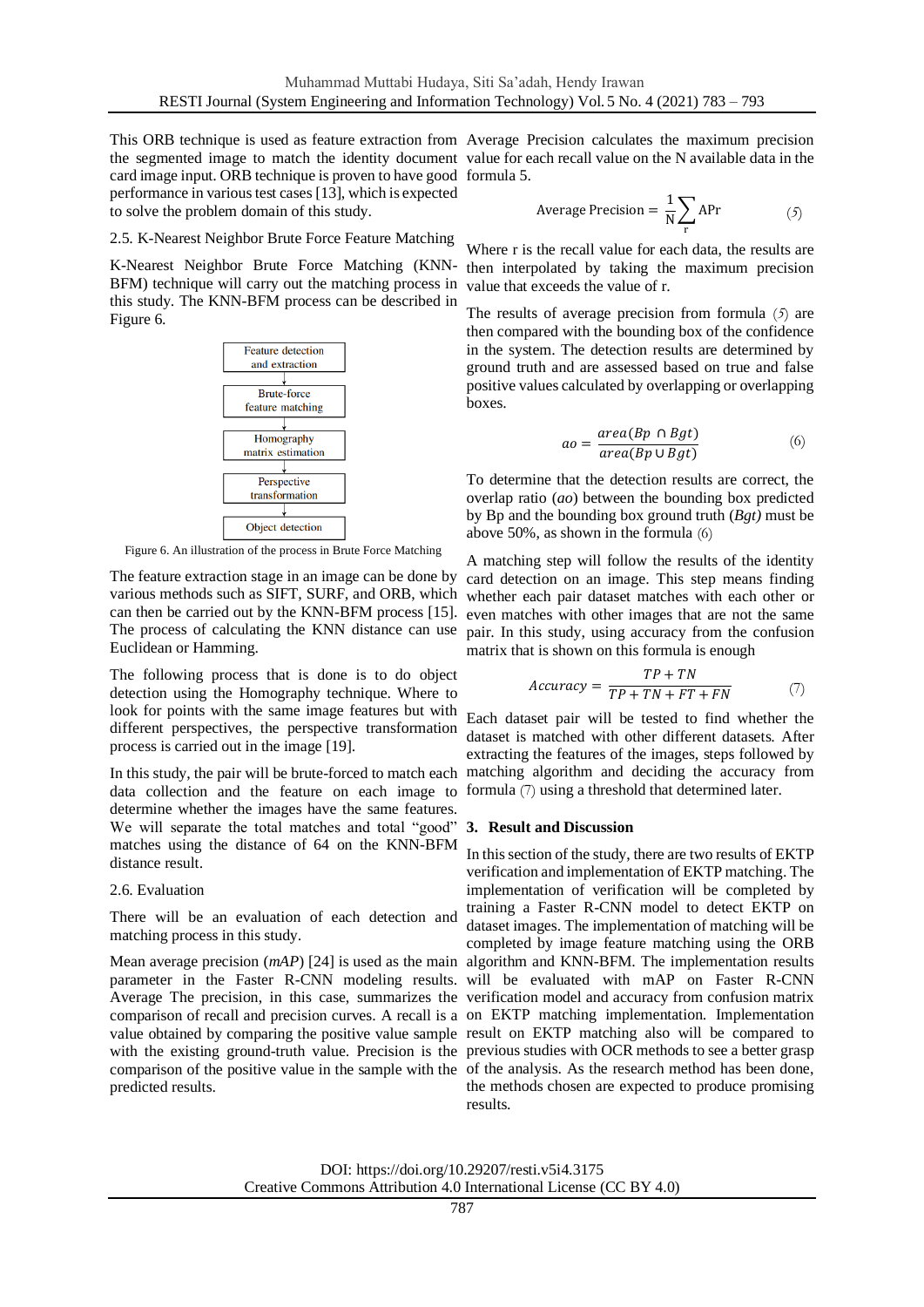# 3.1. Implementation of EKTP Image Pair Verification

Before the dataset feed into the Faster R-CNN training model, there is no preprocessing on the data, but there is a data augmentation process since there are only 125 datasets. The data augmentation process consists of a 75% chance of random flip, a 25% chance of random crop, a 50% chance of random rotation, and adding 25% of random brightness with 0.9 – 1.1 value.

The model was trained using detectron2 and with a pretrained model from ResNet-50 C4 architecture. After tweaking the configuration to detect identity document cards such as 0.00025 learning rate, 2 images per batch, 100 batch size per image, 1250 iterations, and 1 num classes.



<span id="page-5-0"></span>From Figure 7. [Graph of model losses on 1250](#page-5-0) [iterations,](#page-5-0) the model reached an mAP of 91%. The model configuration was updated to 3000 iterations and reached 94%, as [Figure 8. Graph of model losses on](#page-5-1)  [3000 iterations](#page-5-1) stated. After several tweaks on model configuration such as learning rate, batch size, and images per batch, the model seems cannot achieve more than 94%.



Figure 8. Graph of model losses on 3000 iterations

<span id="page-5-1"></span>After the output model is generated, the model will segment the dataset into chunks of segmented document identity cards by segmenting the image from the resulting bounding boxes shown in Figure 9.



Figure 9. Example of segmented image result.

Figure [10. Example of image with both false and true positive results](#page-5-2)

Figure 10 shows the example of some false positive segmented image that is not a document identity card, but the images can be verified through the image matching process.



Figure 10. Example of image with both false and true positive results

<span id="page-5-2"></span>3.2. Implementation of EKTP Image Pair Matching

In this process, the implementation of matching will be carried out by ORB and KNN-BFM. Figure 11 shows the result of matches from both methods in the plot of drawing a line on closest match features on two segmented images. The closest match features will be counted on each image.



Figure 11. A plot of 2 images feature matching

The implementation result will be evaluated with two scenarios that experimented to achieve accurate evaluation. Scenario 1 (S1) consists of matching the pair of the segmented dataset images using a matching algorithm. And Scenario 2 (S2) consists of matching each segmented dataset image to any other dataset image except its pair. All result in S1 is stated as true positive and result in S2 is stated as true negative.

Table 1. 5 Sample result of matching process

<span id="page-5-3"></span>

| Query Image Id            | Train Image Id   | <b>Total Good Matches</b> |
|---------------------------|------------------|---------------------------|
| 7 card 0                  | 7 selfie 0       | 515                       |
| $100$ card $0$            | $100$ selfie $0$ | 317                       |
| $38$ card 0               | 38 selfie 0      | 764                       |
| 78 card 0                 | 78 selfie 0      | 636                       |
| $78$ <sub>card</sub> $_0$ | 78 selfie 1      | 3                         |

As shown in [Table 1,](#page-5-3) the distribution of total good matches of each scenario will be plotted. Finding the right threshold of matches is the target of this process of plotting. Before producing the distribution plot, removing outliers is essential to achieve a good quality of the plot.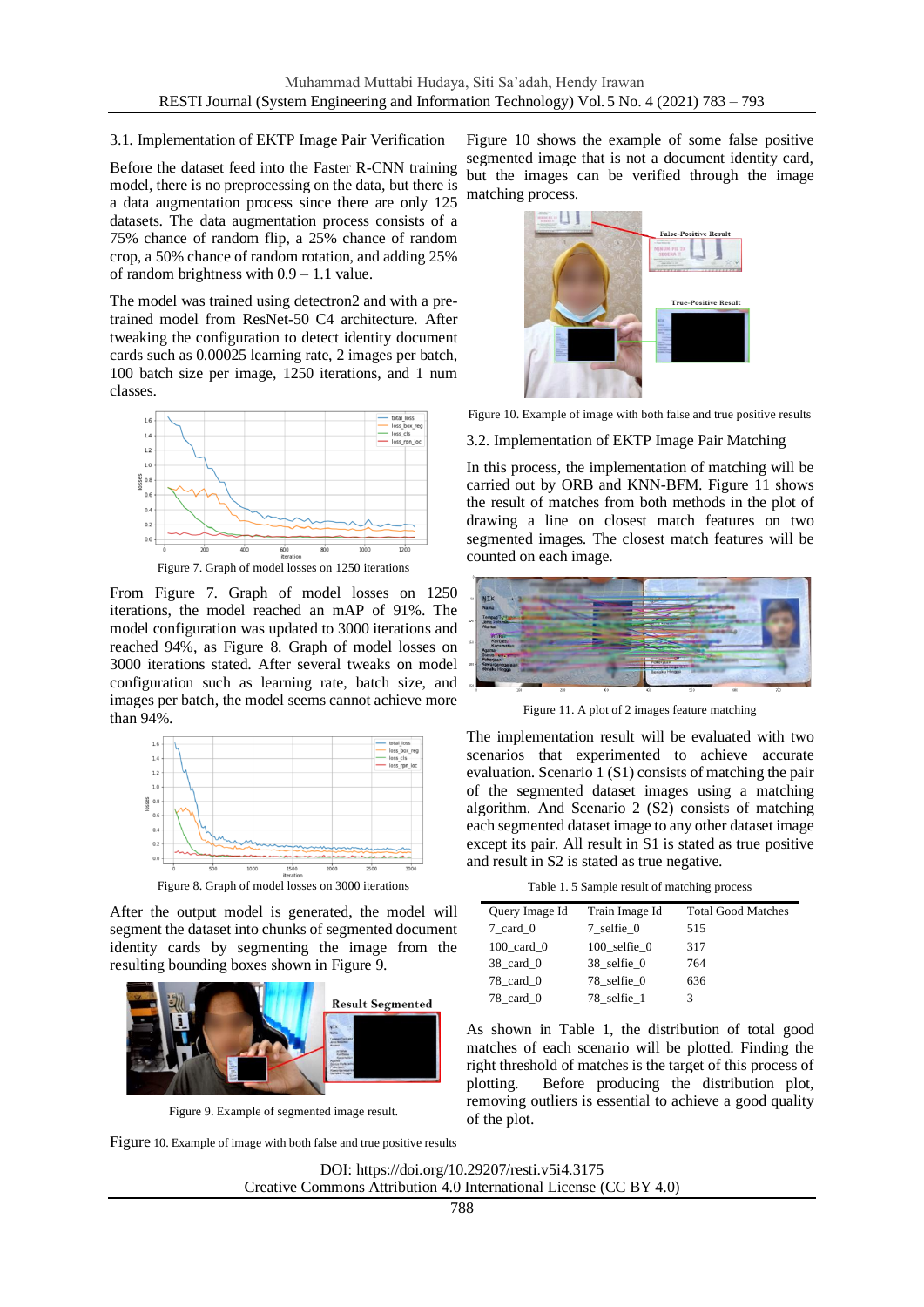

<span id="page-6-0"></span>Figure 12. Distribution total matches of S1 (true positives) images using ORB

As shown in [Figure 12](#page-6-0) an[d Figure 13,](#page-6-1) the distribution of total matches is not centralized on a particular point that can determine the image as match or not to each other. Because the distribution is not centralized, determining the threshold by taking the median of mean in S1 and mean in S2 as the threshold. The accuracy of the matching process is by the threshold of 346 matches achieve 43.46%.



<span id="page-6-1"></span>Figure 13. Distribution total matches of S2 (true negatives) images using ORB

3.3. OCR and ORB Image Matching Comparison

As [Table 2](#page-6-2) shown, the process matching using just ORB matching algorithm does not achieve the same result as previous studies using the OCR technique. In previous studies by Firhan Maulana, the OCR technique achieve an F-Score of 0.78 on overall camera conditions, but the processing time takes an overall of 4510 milliseconds per card [\[9\].](#page-10-15) F-Score of using only ORB image matching does not come close to OCR technique F-Score result. But if we can improve the F-Score and get a better threshold of algorithm matches, room for improvement in processing time will be the next step. The implementation of matching using ORB algorithms takes 60ms of processing time. This result of matching implementation significantly improves in terms of processing time from the OCR technique by 98.6%.

Table 2. OCR and ORB comparison

<span id="page-6-2"></span>

|                      | F-Score | Processing time (per<br>card) |
|----------------------|---------|-------------------------------|
| <b>OCR</b> Technique | 0.78    | 4510 <sub>ms</sub>            |
| ORB<br>Image         | 0.21    | 60 <sub>ms</sub>              |
| Matching             |         |                               |

### **Discussions**

The study's experimental results show that they are still not achieving their full potential because of some

factors. Since we need to achieve an 80% mark on the accuracy, the matching process is still far from the minimal mark to be accepted on the real-world environment implementation. The implementation of Faster-RCNN detection model mAP achieves 94%, and the matching process using ORB achieves 43.46%. The comparison between matching using OCR technique and with ORB image matching only also resulted with under expectation result of F-Score.

This section of the study will analyze why the accuracy is below the mark expectation in both implementations and determine how to improve the image matching process for replacing the OCR technique. The analysis can be a good reference for future studies to improve our chosen method as a newly proposed method.

# Quantity and Quality of Dataset

On the matching process implementation, image matching results achieve 43.46% accuracy using the ORB algorithm that is below the expectation of the study. From S1, we will try to sort ascendingly to analyze the lowest total matches in the image dataset and observe the image matched quality.

We determine the lowest total match by manually selecting the false EKTP detection object threshold with the highest feature matched, as shown in Figure 14. After that, we filter out the dataset with the threshold to analyze the true-positives dataset that has low image feature total good matches.



Figure 14. False EKTP segmented images from verification (Faster R-CNN) machine learning model

| Table 3, 5 lowest feature matched on S1 sceneario |  |  |  |  |  |
|---------------------------------------------------|--|--|--|--|--|
|---------------------------------------------------|--|--|--|--|--|

| Query Image Id         | Train Image Id   | <b>Total Good Matches</b> |
|------------------------|------------------|---------------------------|
| $120 \text{ card } 0$  | $120$ selfie $0$ |                           |
| $18$ <sub>card</sub> 0 | $100$ selfie $0$ |                           |
| $53$ card 0            | 53 selfie 0      | 19                        |
| $46$ card 0            | 46 selfie 0      | 20                        |
| $122$ card 0           | 122 selfie 0     | 30                        |

As [Table 5](#page-8-0) shown, there is still a true-positives image with low total good matches. There is a total of 11 image datasets filtered from the threshold of false EKTP objects. Usually, losing 11 pairs of datasets is tolerable, but 11 images are equal to almost 10% of the collected dataset in our study.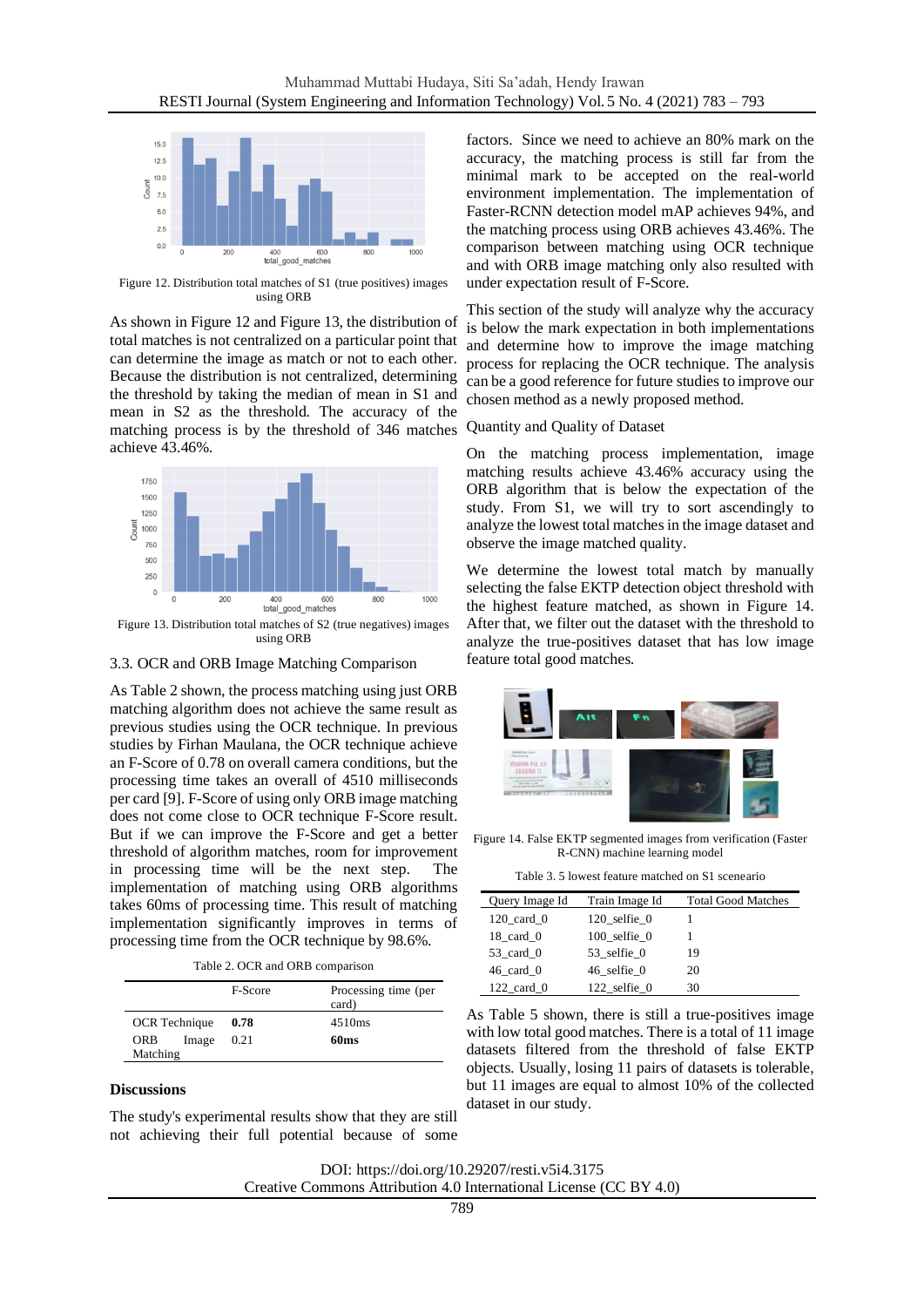

Figure 15. Example of blurry image from dataset

<span id="page-7-0"></span>

<span id="page-7-1"></span>Figure 16. Example of low-resolution segmented image from dataset

We subjectively determine its causes by discovering EKTP content in the lowest dataset feature matched dataset measured if the content is humanly visible or not. [Figure 15](#page-7-0) an[d Figure 16](#page-7-1) are examples of determining if the EKTP image content is not humanly visible. One reason the image dataset with low total good matches from S1 was blurry images, camera noises, and lowresolution segmented EKTP.

### Image Feature Extraction Algorithm

We tried to use another feature extraction algorithm such as SIFT to determine whether the algorithm is the factor of the matching accuracy results. Just as the proposed method, the matching process using SIFT algorithm only extracts the features of the image without any preprocessing on the images. After we extract the feature, we continue to match two images using KNN match with the distance of 0.75, as Lowe mentioned, to find good matches of the features [\[25\].](#page-10-16)

<span id="page-7-2"></span>

<span id="page-7-3"></span>Figure 18. Distribution total matches of S2 (true negatives) images using SIFT

[Figure 17](#page-7-2) and [Figure 18](#page-7-3) are used to determine the keypoints threshold on SIFT algorithm. We are using the

same method to determine the threshold and achieves the accuracy of 72.76% by thresholding the keypoints on 164 total matches. The results are better than the ORB algorithm, but we conclude that the accuracy is insufficient to match an important document identity card.

<span id="page-7-4"></span>

| Table 4. SIFT and ORB Comparison |                                 |                                             |                               |          |
|----------------------------------|---------------------------------|---------------------------------------------|-------------------------------|----------|
|                                  | Average<br>feature<br>extracted | Feature<br>extraction<br>processing<br>time | Average<br>matched<br>feature | Accuracy |
| <b>SIFT</b>                      | 3623                            | 753ms                                       | 164                           | 72.76%   |
| ORB                              | 1588                            | 60 <sub>ms</sub>                            | 346                           | 43.46%   |

As [Table 4](#page-7-4) shown, SIFT extracting more features but matched fewer descriptors than ORB. Extracting the image feature on SIFT does come with a processing time tradeoff. Even when SIFT is doing better than ORB, the keypoints of the images are not extracted on important areas such as name, address, card text header, face photo, or any personal information on the card image. The keypoints also matched any other parts of the images, resulting in a bias in total matches.

EKTP Important Area Feature Extracation

Feature matching on KNN-BFM will find the closest keypoint to the query image into the matched image in every area of the image. The matching result will match any feature in any image area that eventually leads to a mismatched feature or increasing the total match by matching an unnecessary area such as field name on EKTP as shown in Figure 19 and Figure 20 consecutively.



Figure 19. Example of mismatch in EKTP pair image



Figure 20. Field name in EKTP card image (left) and example of matching on field name on EKTP (right)

Matching on a much more important area area on EKTP will create more precise outcome in total matches. Thus, we manually segmented the 25 images dataset on the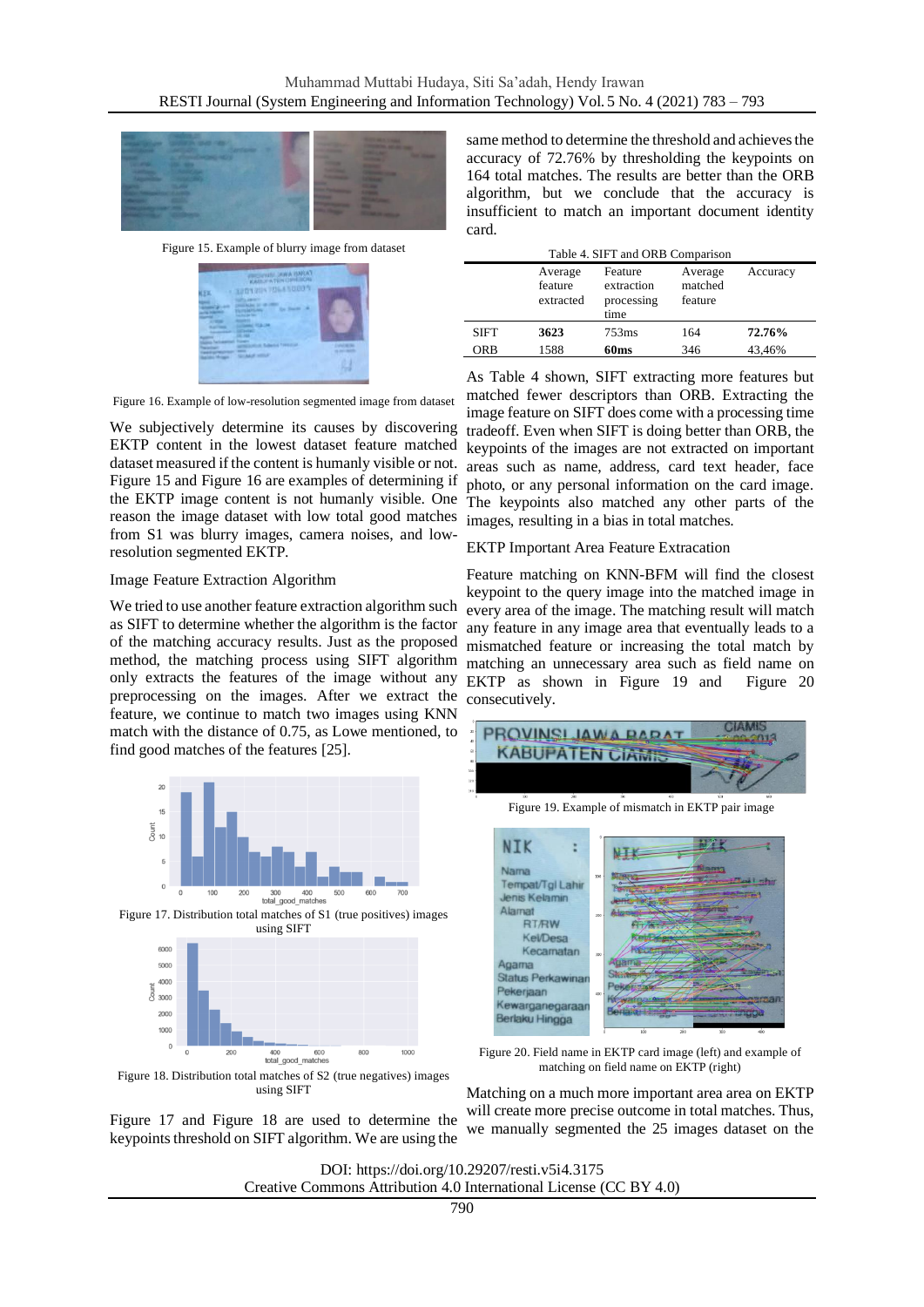highly important area such as personal information texts Verification task carried out with Faster R-CNN method plots the matched featured with a colored line.



Figure 21. A plot of 2 segmented photo face areas of the card image pair

<span id="page-8-1"></span>As [Table 5](#page-8-0) shown, the result is improved than previous direct image matching without segmenting card important area. The result of this experiment showed that the algorithm would be much reliable if we can only. segment those areas into individual images, but unfortunately, in this study, such a method is not implemented to be fully automated by a machine and just segmenting the important area manually to become a proof of concept.

Not just improving the accuracy of the image matching, this will also decrease the processing time since we segment an image into a smaller chunk of images. Thus, this concept will be an interesting method to match identity documents in future studies for replacing the OCR technique in this matching case.

<span id="page-8-0"></span>Table 5. High important area result image matching on 25 datasets

| Field            | Mean Total Matches | Accuracy |
|------------------|--------------------|----------|
|                  | (Threshold)        |          |
| Citizen number   | 17                 | 56.4%    |
| Name             | 12                 | 89.6%    |
| <b>Birthdate</b> | 5                  | 54.8%    |
| Address          | 12                 | 74.5%    |
| Face Photo       |                    | 86.5%    |
| Signature        | κ                  | 43.3%    |

State of The Art Implementation of Verification and Matching E-KTP

To the best of our knowledge, this research is the first to implementing verification and matching tasks in this particular EKTP study case with an image pair dataset. The research result as an implementation of both verification and matching is to improve the lack of human capability on checking EKTP data conducted on previous studies [\[5\]](#page-9-4)[\[6\]](#page-9-5) with the help of a computer (machine). A study by Kevin Akbar on how EKTP data should be collected on a repository [\[7\]](#page-9-6) still needs a solid Hopefully, the experimental result of this study can be validation on the images uploaded to the repository helpful research for future Indonesian government conducted in our research by implementing a validation development on EKTP business cases. The use case of feature with verifying and matching EKTP images.

(name, address, birth date, etc.) and photo faces before based on the previous study by Vilás that achieved the the matching algorithm started and continued the classification of the identity document with an accuracy process the same as previous experimental results. of 98% [\[8\].](#page-9-8) Even though it is not directly similar, EKTP [Figure 21](#page-8-1) shows an important segmented card area that is still an identity document, and the Faster R-CNN method consists of classification using CNN. Verification using Faster R-CNN result achieved an accuracy of 94%, 4% less than the study by Vilás. The result from Faster R-CNN is a segmented EKTP card image that will be matched on another EKTP card image. Though prior matching EKTP task can be carried out using the OCR method, based on the study by Tom Yeh, the accuracy for search and match text-based image can be improved by using the image feature itself [\[12\].](#page-10-2) Once again though it is not directly similar to the previous study, in our research, we tried to compare processing time and evaluation results on both OCR only and image feature only methods. The matching result shows that F-Score on OCR only, based on the study by Firhan [\[10\],](#page-10-0) is higher than matching using image feature

> Experimental results of this research showing many interesting points. In the verification machine learning process, the model achieves 94%, but it still detects some interesting objects in our research dataset. As Figure 10. [Example of image with both false and true](#page-5-2)  [positive results](#page-5-2)

shown, the model results still detect rectangular shapes with text inside the object as EKTP. The model is still far from "perfect" and can be improved using a better and clean EKTP image dataset. Though we know acquiring such data is difficult, the Indonesian government can help this problem. On the matching task, using the image feature only showing its potential when the image used is segmented on the highly important area (such as name, citizen number, etc.) stated in [Table 5.](#page-8-0) If this can be implemented "correctly," matching task using image feature only can be a better alternative method since processing time is improved a lot from the previous OCR only method, as shown in [Table 2.](#page-6-2) And with this implementation assumption, the desired accuracy of 80% can be implemented in a realworld environment.

Both verification and matching processes show a good execution time shown in [Figure 22,](#page-9-9) with an overall execution time of 2.7 seconds. Of course, the result processing time is affected by the hardware used in the research, but it shows that the method using in this research is viable to be executed in such a quick execution time.

this study can be a solution to Indonesia's data flow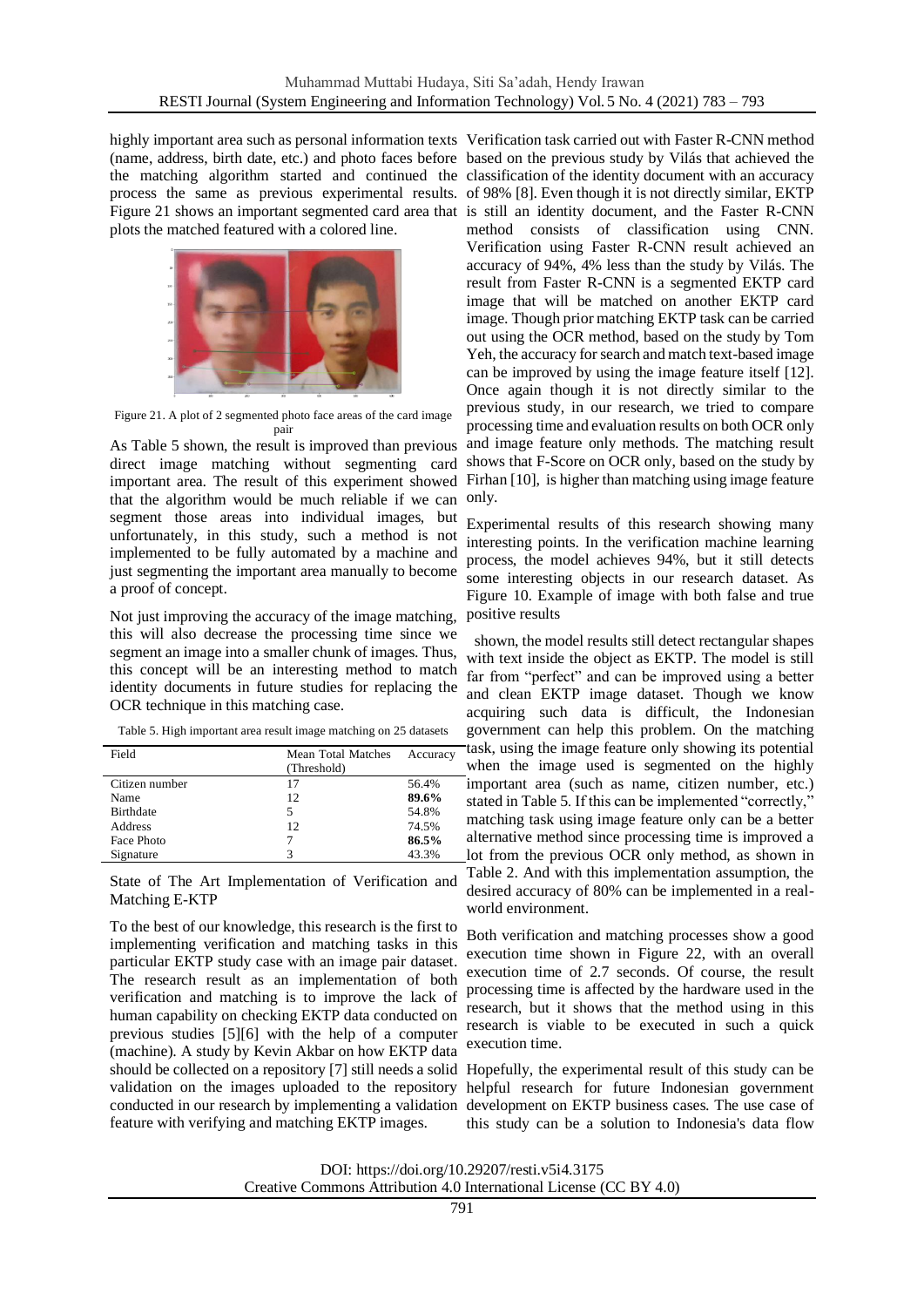difficulty and to tried implementing a cloud-based For future studies, the matching process using the image system on confidential data such as EKTP.

================RESULTS=================

==== DETECTION USING FASTER-RCNN==== Total Cropped Image from Image 1: 2<br>Total Cropped Image from Image 2: 2 Execution Time: 2.5054636001586914 **HERRER-MATCHTNG LISTNG ORRESSERED** Image 1 Dimensions: (572, 1023, 3)<br>Image 2 Total Keypoints: 686<br>Image 2 Dimensions: (633, 1023, 3) Total Matches: 377<br>Total Matches: 377<br>Total "Good" Matches: 357<br>Execution Time: 0.0659644603729248 seconds --Image 1 Cropped 0 to Image 2 Cropped 1<br>Image 1 Total Keypoints: 2594 Image 1 Dimensions: (555, 992, 3) Image 2 Total Keypoints: 945<br>Image 2 Total Keypoints: 945<br>Image 2 Dimensions: (386, 992, 3) Total Matches: 414 Total "Good" Matches: 357 Execution Time: 0.06499791145324707 seconds --Image 1 Cropped 1 to Image 2 Cropped 0 Image 1 Total Keypoints: 2341<br>Image 1 Total Keypoints: 2341<br>Image 1 Dimensions: (1155, 1023, 3) Image 2 Total Keypoints: 686 Image 2 Dimensions: (633, 1023, 3) Total Matches: 310 Total "Good" Matches: 272 Image 1 Total Keypoints: 2234<br>Image 1 Total Keypoints: 2234<br>Image 1 Dimensions: (1120, 992, 3) Image 2 Total Keypoints: 945 Image 2 Dimensions: (386, 992, 3)<br>Total Matches: 347<br>Total "Good" Matches: 259 ---------------------------------

Overall Execution Time: 2.7444283962249756 seconds

<span id="page-9-9"></span>Figure 22. Screenshot of Combined Verification (Faster R-CNN) and Matching (ORB) Code Result.

### **4. Conclusion**

In this study, the implementation has been carried out in [4] both the verification and matching process. Verification process implementation was done by using the Faster R-CNN method to detect whether the EKTP was on the image dataset or not. The Faster R-CNN model achieves mAP of 94%. In the matching process, we are using the [5] ORB algorithm to extract the image feature and KNN-BFM to find the closest keypoints on both segmented EKTP images detected by the previous verification [6] process. The matching process using ORB only achieve an accuracy of 43.46%. Using only image features for the matching process using only image features, in this study, unfortunately, can't replace the OCR technique from the previous study. The verification detection [7] model achieves our target of 80% mark of accuracy, but on the matching process, our study can't implement the matching process to achieve the desired target. Hence, the verification implementation succeeds in bypassing the desired target and the matching implementation; in this study, it was still far from the desired target and can't replace matching using the OCR technique.

feature shows its potential when using the correct method. Quantity and quality of the dataset, choosing other feature extraction algorithms and extracting the important area in the EKTP card image have proven to increase the accuracy for reaching the desired target. Improving the current study method for the matching process can boost the time processing from the previous OCR technique to nearly 98.6% (from 4510ms to 60ms per image) improvement.

### **Acknowledgment**

The researchers would like to acknowledge everyone involved, including teachers, family, Lovia (https://about.lovia.life), who give us the facilities to finish this research paper, and friends for their assistance. This research would not be possible without support from them, and thanks to the Informatics, Telkom University that has given all the support to finish this research. Hopefully, this research will help other researchers and future studies. The implementation code in this paper can be accessed at the following site: https://github.com/mmhudaya-telu/ver-and-match-ektp

# **References**

- <span id="page-9-0"></span>[1] S. N. Fatimah T, "Pencantuman Status Perkawinan Dalam Administrasi Perkawinan di Kantor Urusan Agama Perspektif Maqashid Syari'ah", AD, vol. 23, no. 1, pp. 79 - 92, Apr. 2020. https://doi.org/10.35719/aladalah.v23i1.28
- <span id="page-9-1"></span>[2] Djamhari, Eka A., et al. "Kondisi Kesejahteraan Lansia dan Perlindungan Sosial Lansia di Indonesia." Perkumpulan PRAKARSA, 2021.
- <span id="page-9-2"></span>[3] Putera, Roni E., and Tengku R. Valentina. "Implementasi Program KTP Elektronik (E-KTP) di Daerah Percontohan." Mimbar: Jurnal Sosial dan Pembangunan, vol. 27, no. 1, pp. 193-201. 2011 https://doi.org/10.29313/mimbar.v27i2.328
- <span id="page-9-3"></span>[4] Fatmasari, Fatmasari, et al. "Evaluasi Penerimaan Sistem E-ktp dengan Menggunakan Tam (Technology Acceptance Model) (Studi Kasus: Kantor Camat Ilir Timur I Palembang)." Seminar Nasional Informatika 2013, Yogyakarta, Indonesia, 2013. Universitas Pembangunan Nasional "Veteran". 2013. http://jurnal.upnyk.ac.id/index.php/semnasif/article/view/845
- <span id="page-9-4"></span>[5] Tawa'A, Nunung, and Andi Y. Katili. "Kemampuan Pegawai dalam Penginputan Data E-ktp di Kantor Camat Tibawa Kabupaten Gorontalo." Publik, vol. 6, no. 1, pp. 16-22. 2019 https://doi.org/10.37606/publik.v6i1.20.
- <span id="page-9-5"></span>Iswati, Heni, and Eny Retnoningrum. "Mengukur Layanan Website E-Govqual terhadap Kepuasan Masyarakat dalam Mengakses Rekap E-KTP." Serasi, vol. 17, no. 2, pp. 101-110. 2019.

https://journal.budiluhur.ac.id/index.php/serasi/article/view/94 9

- <span id="page-9-6"></span>Akbar, Kevin Adhiguna, Firhan Maulana Rusli, and Hendy Irawan. "Building an ID Card Repository with Progressive Web Application to Mitigate Fraud". ArXiv. December 2020. https://arxiv.org/abs/2012.08295
- <span id="page-9-8"></span>[8] Vilàs Mari, P. Classification of Identity Documents Using a Deep Convolutional Neural Network. Master's Thesis, Universitat Oberta de Catalunya, Barcelona (Spain), 2018. Available online: http://hdl.handle.net/10609/73186 (accessed on December 4, 2020).
- <span id="page-9-7"></span>[9] Ren, S., He, K., Girshick, R.B., & Sun, J. "Faster R-CNN: Towards Real-Time Object Detection with Region Proposal